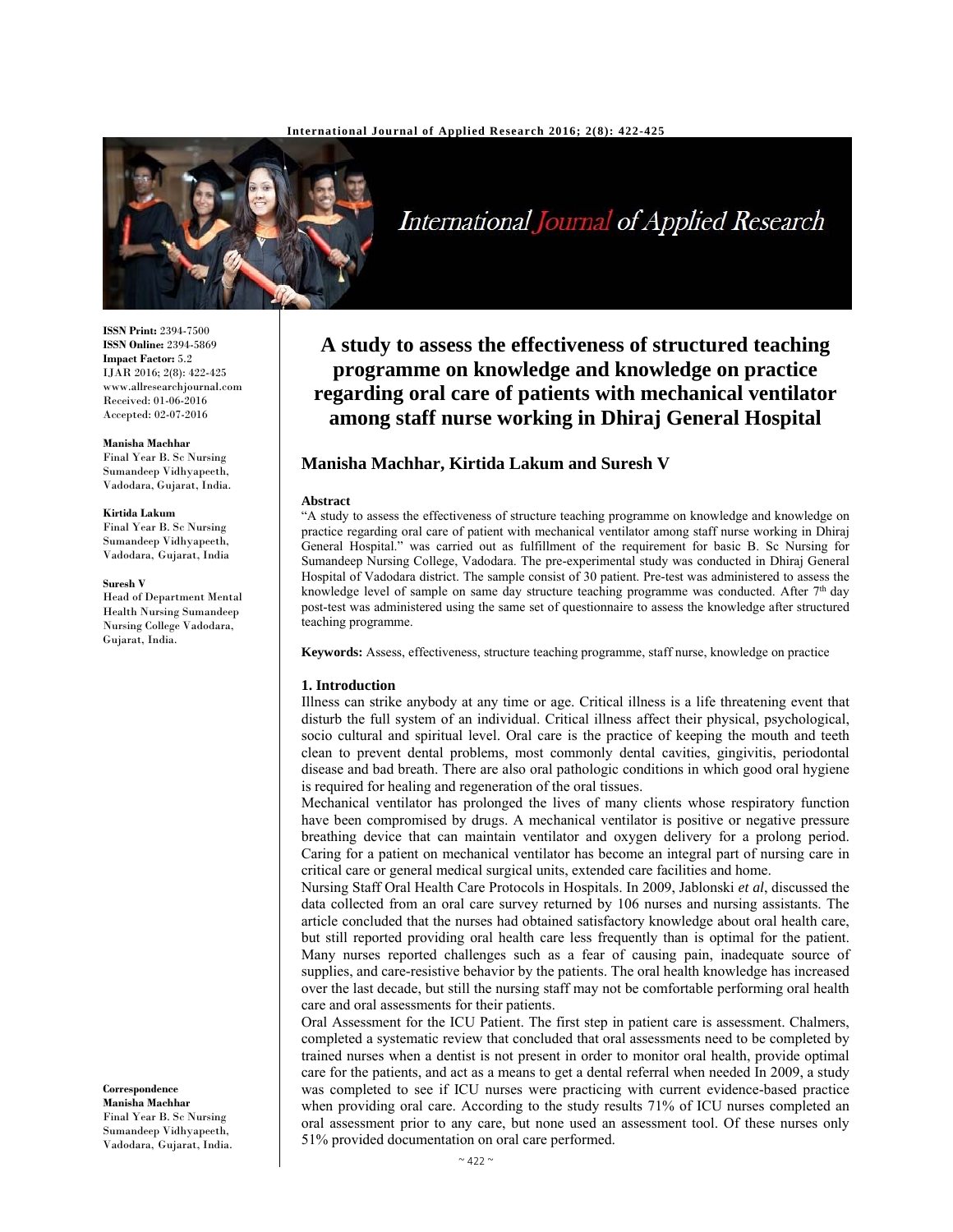Berry & Davidson 2006, [10] Munro *et al*. 2006 [10] Oral care is an important nursing activity in the ICU. This activity traditionally has been focused on patient comfort and hygiene rather than specifically addressing plaque removal (Kite 1995, Fitch *et al*. 1999, Bill 2000, Grap *et al*. 2003, Munro *et al*. 2004). Cotton swabs are commonly provided for cleaning the patient's teeth, gum and tongue. Although cotton swabs are effective for stimulating the mucosal tissues, they are ineffective for removing plaque in between the teeth (Adam 1996, Barnason *et al*. 1998, Tunner& Lawler 1999, Pearson & Hutton 2002). Oral care is frequently designated a lower priority (Grap *et al*. 2003) in the highly pressured and technological critical care setting (Berry *et al*. 2007).

The objective of the study (1) To assess the pre-test and posttest level of knowledge regarding oral care of patients with mechanical ventilator among staff nurses working in Dhiraj General Hospital. (2) To assess pre-test and post-test knowledge on practice regarding oral care of patients with mechanical ventilator among staff nurses working in Dhiraj Hospital. (3)To evaluate the effectiveness of STP regarding oral care of patients with mechanical ventilator among staff nurses working in Dhiraj Hospital. (4) To find out the correlation between knowledge and practice regarding oral care of patients with mechanical ventilator among staff nurses working in Dhiraj Hospital. (5) To find out the association between posttest knowledge score with selected demographic variables.

**1.1 Operational definition:** Effectiveness **-** In this study, effectiveness refers to determining the level of knowledge and knowledge on practice regarding care of patient with mechanical ventilator among nurses through STP.

Structured teaching programme **-** In this study, it refers to, a systematic planned instruction designed to provide information, organized by the researcher to the participant which contain knowledge regarding oral care of patient with mechanical ventilator.

Practice **-** Right action or conduct of nurses on the items listed in the practice checklist regarding oral care to the patient with mechanical ventilation.

## **2. Research methodology**

According to (Polit & Beck) Methodology research studies are investigations of the ways of obtaining and organizing data and conducting rigorous research. Methodology studies address the development, validation, and evaluation of research tools or methods. The growing demands for sounds and reliable outcome measures and for sophisticated procedures for obtaining and analysing data have led to an increased interest in methodology research by researcher. Methodology deals with the research approach, research design, the setting, sample criteria and methods of sample selection.

2.1 Research approach: A quantitative qualitative was considered appropriate for the present study.

**2.2 Research design:** Pre-experimental design one group. Pre-test & post-test research design. The design is depicted below:

| <b>Pre-Test</b> | <b>Intervention</b> | <b>Post-Test</b> |
|-----------------|---------------------|------------------|
| Dav-1           | Dav-i               | Dav-8            |
|                 |                     |                  |

O1**-** Administration of Structured Knowledge Questionnaire and practice checklist to the nurses on day – one

X **-** Administration of Structured teaching programme on the same day.

O2- Administration of Structured Knowledge Questionnaire and practice checklist after 1 days of STP

Variable in the study. The dependent variable is knowledge and knowledge on practice of nurses regarding oral care of patient with mechanical ventilator. The independent variable is structure teaching programme.

Development of structure teaching programme (STP): The STP was developed based on the review of the related research/non-research literature and objectives stated in blue print. The following steps were adopted to develop the STP. 1. Development of Criteria Checklist, 2. Preparation of 1st draft of STP, 3. Content Validity of the STP, 4. Preparation of final draft of STP, 5.Description of STP.

## **3. Analysis and interpretation**

The analysis is defined as, the categories, ordering, manipulating and summarizing of data to obtain answers to research questions. The purpose of analysis is to reduce data to intelligible and interpretable from so that the relation of research problems can be studied and tested.

| Demographic variable    | Category           | No. Of respondent in frequency | No. Of respondent in percentage |
|-------------------------|--------------------|--------------------------------|---------------------------------|
| Age in year             | $18-22$ years      | 11                             | 36.7                            |
|                         | $23-27$ years      | 17                             | 56.7                            |
|                         | $28-32$ years      |                                | 3.5                             |
|                         | More than 32 years |                                | 3.3                             |
| Gender                  | Male               | 8                              | 26.7                            |
|                         | Female             | 22                             | 73.3                            |
| Education qualification | A.N.M              | 3                              | 10.0                            |
|                         | G.N.M              | 15                             | 50.0                            |
|                         | Post BS.cnuring    | 8                              | 26.7                            |
|                         | BS.c nursing       | 4                              | 13.3                            |
| Experience              | Less than 1 year   |                                | 23.3                            |
|                         | 1 year to 3 year   | 15                             | 50.0                            |
|                         | 3 year to 5 year   | 7                              | 23.3                            |
|                         | More than 5 year   |                                | 3.3                             |
| Sources of knowledge    | Book and journal   | 17                             | 56.7                            |
|                         | Mass media         | 12                             | 40.0                            |
|                         | Seminar            |                                | 3.3                             |

**Table 1:** Frequency and Percentage Distribution of Samples Based On Their Socio-Demographic Variables.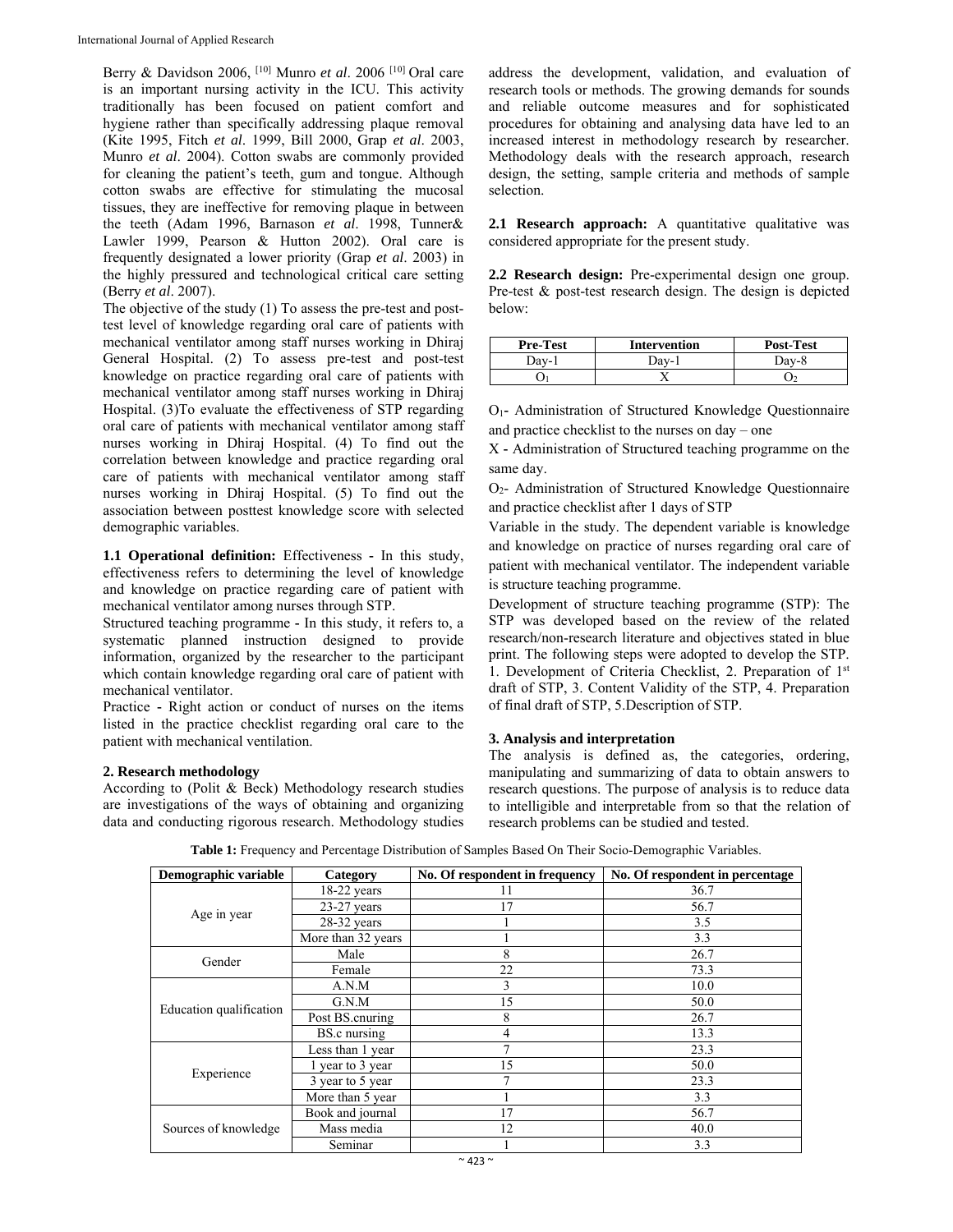

**Fig 1:** schematic representation of one group pre-test and post-test research design used for the present study

# **4. Discussion**

The discussion of the major findings of the study, conclusion, and its implications to nursing, and recommendation for further study. The findings of this study have been discussed with reference to the objectives and hypothesis, the present study was conducted to assess the knowledge and knowledge on practice of nurses regarding oral care. This analysis is supported by a assess the effectiveness of structure teaching programme on knowledge and practices of nurses regarding care of the patient on mechanical ventilator conducted by Mr. Rahul Bhausaheb Pandit (2013).

## **5. Conclusion**

Nursing implications such as nursing practice, nursing education, nursing research, nursing administration, limitations of the study and recommendations. Knowledge of the nurses was divided into three level: adequate, moderate and inadequate knowledge and practice is categorized into adequate, moderately adequate and inadequate, so as mention categories assess the knowledge and practice regarding oral care among nurses and conclude that:- After administration of structured teaching programme, In post-test, the majority of nurses have moderate knowledge and practice regarding oral care and there is find weak positive correlation between